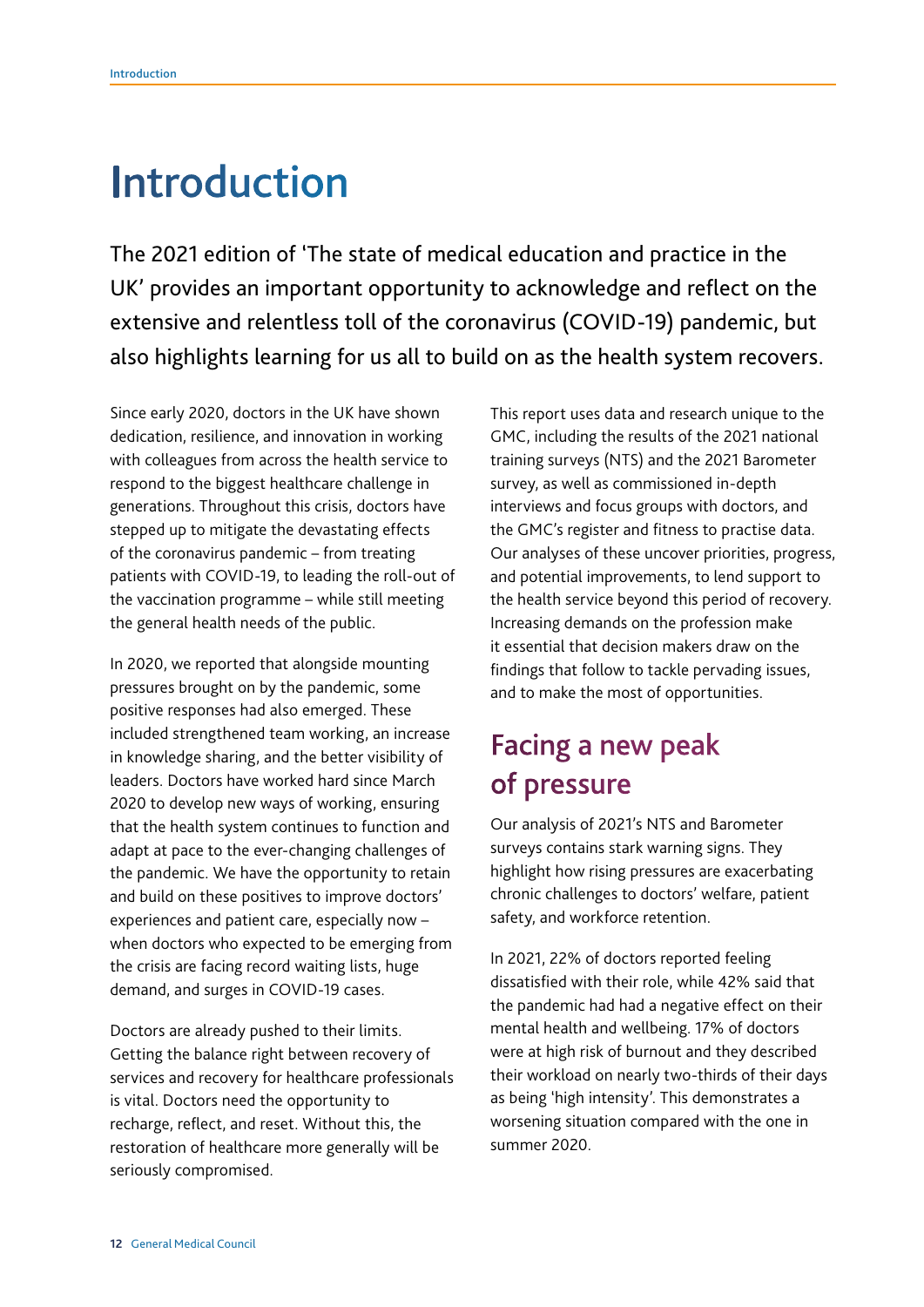Doctors' day-to-day experiences and environments affect the quality of patient care. So it's unsurprising that 69% of doctors cited workload pressures as a barrier to patient care, while 65% of doctors who had witnessed compromised patient safety or care said that pressure on workloads was a contributing factor. An increasing proportion of doctors are taking 'hard steps' towards leaving UK medical practice – up from 3% in 2019 and 4% in 2020, to 7% in 2021. This is much more likely among doctors who reported a high risk of burnout (19%) and dissatisfaction (17%). It's therefore vital that these inherently linked issues are considered together. In chapter 1, we explore the effects of current working environments on doctors and patients in more detail. We highlight the importance of exploring the key roles of both teamwork and the ability to develop expertise while working to support satisfaction and retention.

Several positive themes have emerged over the past year, including the continuing high quality and supportive nature of training environments, which have been sustained throughout the pandemic. Despite this, trainees and trainers are reporting the highest levels of burnout risk since 2018. As explored in chapter 2, clinical pressures have affected both training opportunities and pathway progression for many doctors in training. Ensuring that training progression is sustained is key to recovery as 2022 approaches. This could, however, be compromised by pressure on workforce capacities at local levels, as health services continue to face high demand and a mounting patient backlog. The evidence in chapter 2 demonstrates that both education quality and progression must be maintained as healthcare recovers from the coronavirus pandemic.

The continuing shortage of healthcare professionals in the UK, particularly in some locations and specialties, poses a further threat to patient care, as well as to professionals' wellbeing and progression.

### Forming the foundations for future healthcare

The emergence of COVID-19 saw healthcare teams adapt and transform at rapid pace. With so much having changed so quickly, it's easy to lose sight of the signifcance of innovations and improvements such as interdisciplinary teamwork and improved use of technology, which have formed such solid foundations for the future of healthcare.

However, in the face of the current pressures under which doctors are working, the positive aspects that have emerged from the pandemic response may be lost. Early signs indicate that some are already disappearing. For example, the number of doctors who feel unable to cope with their workload weekly has increased from 19% in 2020 to 30% in 2021. Whereas in 2020, 24% of doctors said that the pandemic response had positively impacted the volume of administrative tasks demanded of them, this dropped to only 10% in 2021. 70% of doctors reported being satisfed in 2021, down from 75% in 2020. Although some of these changes are relatively small, they collectively paint a concerning picture. They also highlight the importance of sustaining positive changes for the workforce, even at a time of increased pressure on resources.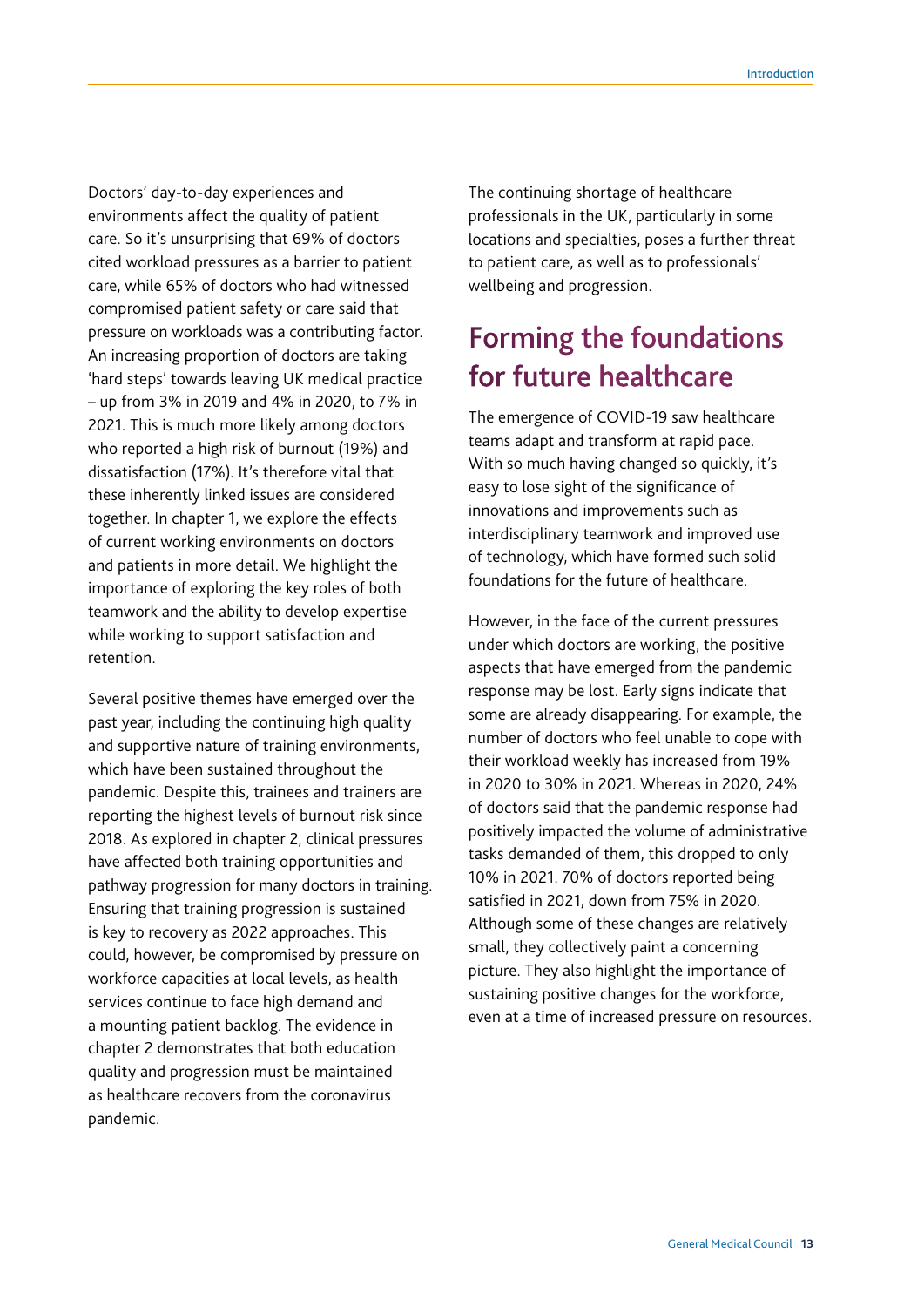The analysis in chapter 3 highlights the perceived threats and opportunities associated with positive working practices and cultures. This chapter demonstrates that workload pressures and doctors' wellbeing and welfare are vital considerations in supporting staff retention as the UK health services recover from the coronavirus pandemic.

#### Emerging into a new world

As 2022 approaches, recovery must be prioritised. This does not imply a 'back to normal' approach. Instead, we and other healthcare regulators are advocating improved ways of working that build on the positive adaptations that have taken place during the pandemic. Now is an opportunity to build on the innovations and the pace of change we have seen, and to increase the use of new systems and technologies that have proved their worth in care provision. We do not believe there is a case for a return to the status quo.

The positive changes that have emerged during the pandemic must be retained. In chapter 4 we capture some of those positives – both overarching and doctor-specific – recognising those that might be valuable in the future. For example, the remote consultation service 'Attend Anywhere', frst trialled in Scotland in 2016, became vital in providing care to patients during the coronavirus pandemic. In 2020, Wales and England adopted the platform to allow patients to access primary care without leaving their homes. Patients and clinicians alike have said that the service provides many advantages that will persist after the pandemic subsides.3

Doctors' overall satisfaction and manageable workloads are crucial in underpinning good, safe patient care and in workforce retention. Compassionate working cultures and supportive, visible leadership also play roles in this. The future supply of doctors must be prioritised to reduce workload issues and the risk of burnout. At the same time, the current workforce must be supported by using the newly regulated medical associate professions effectively. It is vital to recognise that healthcare workers will need personal time and space to recover from the pandemic. They will also require support from their employers, the UK governments, and from multidisciplinary colleagues to allow them to meet the challenges ahead, to reduce their risk of burnout, and to learn from the pandemic.

We can be proud of the diversity of the UK's medical workforce. However, we must continue to work together to ensure that all healthcare environments are inclusive and fair as some groups of doctors report different working experiences than others (Box 1).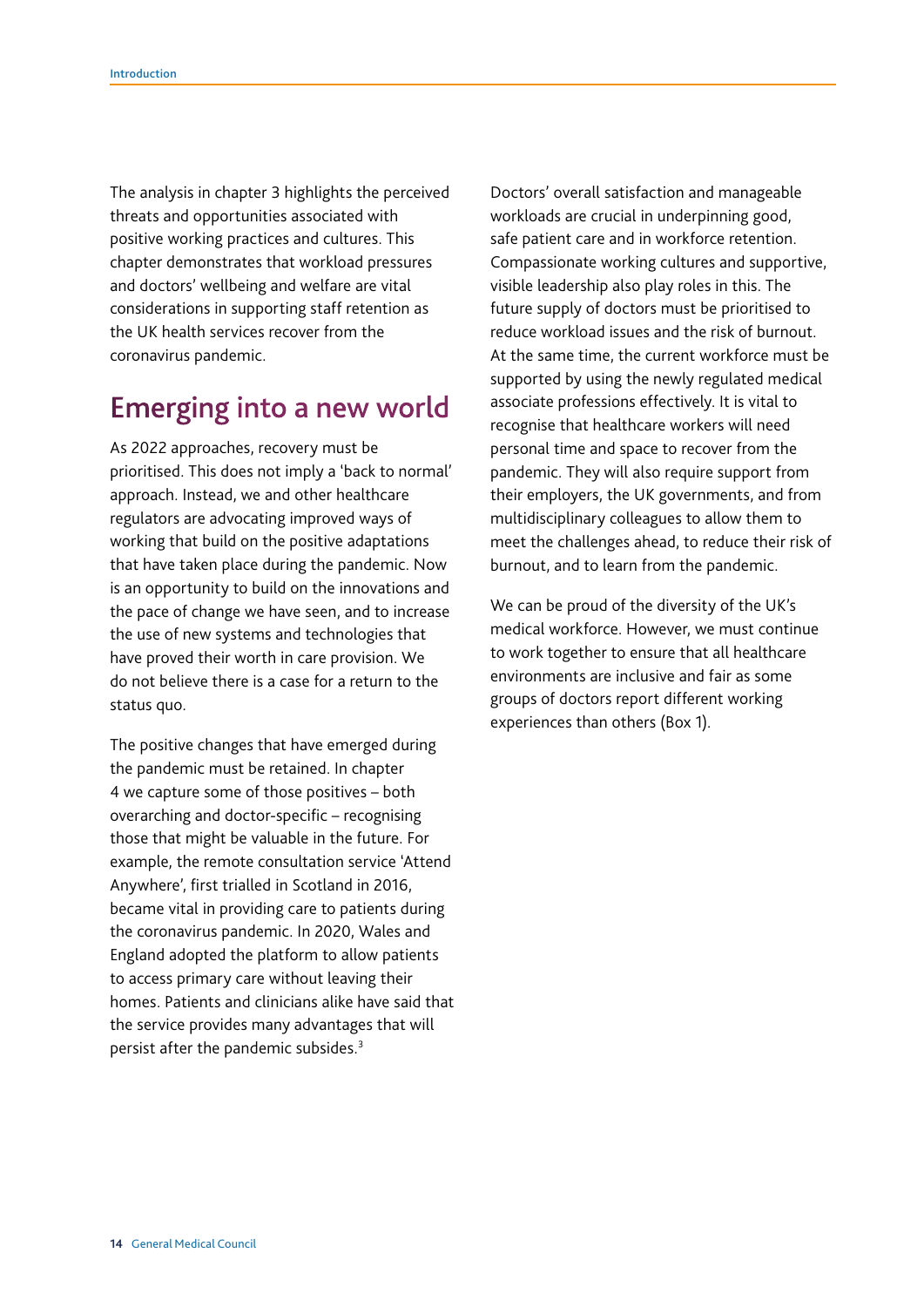#### **Box 1: Importance of inclusive, diverse, and compassionate environments**

Throughout 2021's report we review the range of evidence about doctors' experiences and how these can affect patient care and safety. The evidence highlights the benefit of good support systems provided to practitioners by their colleagues at all levels, ensuring doctors' satisfaction, reducing risk of burnout, and supporting retention in the UK workforce. It also highlights the importance of inclusive working environments, in helping doctors work effectively through multidisciplinary team working and by sharing information and ideas. This evidence is supported by the 2019 'Fair to refer?'<sup>1s</sup> research that found that certain groups of doctors are often treated as 'outsiders' in the workplace and receive poorer support than their colleagues. It amplifies the importance of ensuring autonomy, belonging and competence as highlighted in 'Caring for doctors, Caring for patients'.<sup>2</sup>

The evidence in the following chapters includes:

■ findings from 2021's Barometer survey that show that disabled doctors were almost twice as likely as nondisabled colleagues to report feeling

dissatisfed. Additionally, they were at a higher risk of burnout, more likely to be struggling with workload, and were more likely to be taking hard steps towards leaving the profession.

- Further analysis of the Barometer data shows that overall, White UK graduates and UK graduates from Black and minority ethnic backgrounds reported similar levels of burnout and satisfaction. It is notable that Asian/Asian British doctors as a group were less likely to agree that they were supported by their immediate colleagues (80% compared to 87% of White doctors) and were less likely to agree that they were part of a supportive team (73% compared to 82%).
- Findings from the NTS show that most trainees agreed that their workplace provided a supportive environment for everyone regardless of background, belief, or identity. However, trainee responses varied by ethnicity. 84% of trainees from a Black and Black British background gave a positive response, compared with 91% of White trainees.